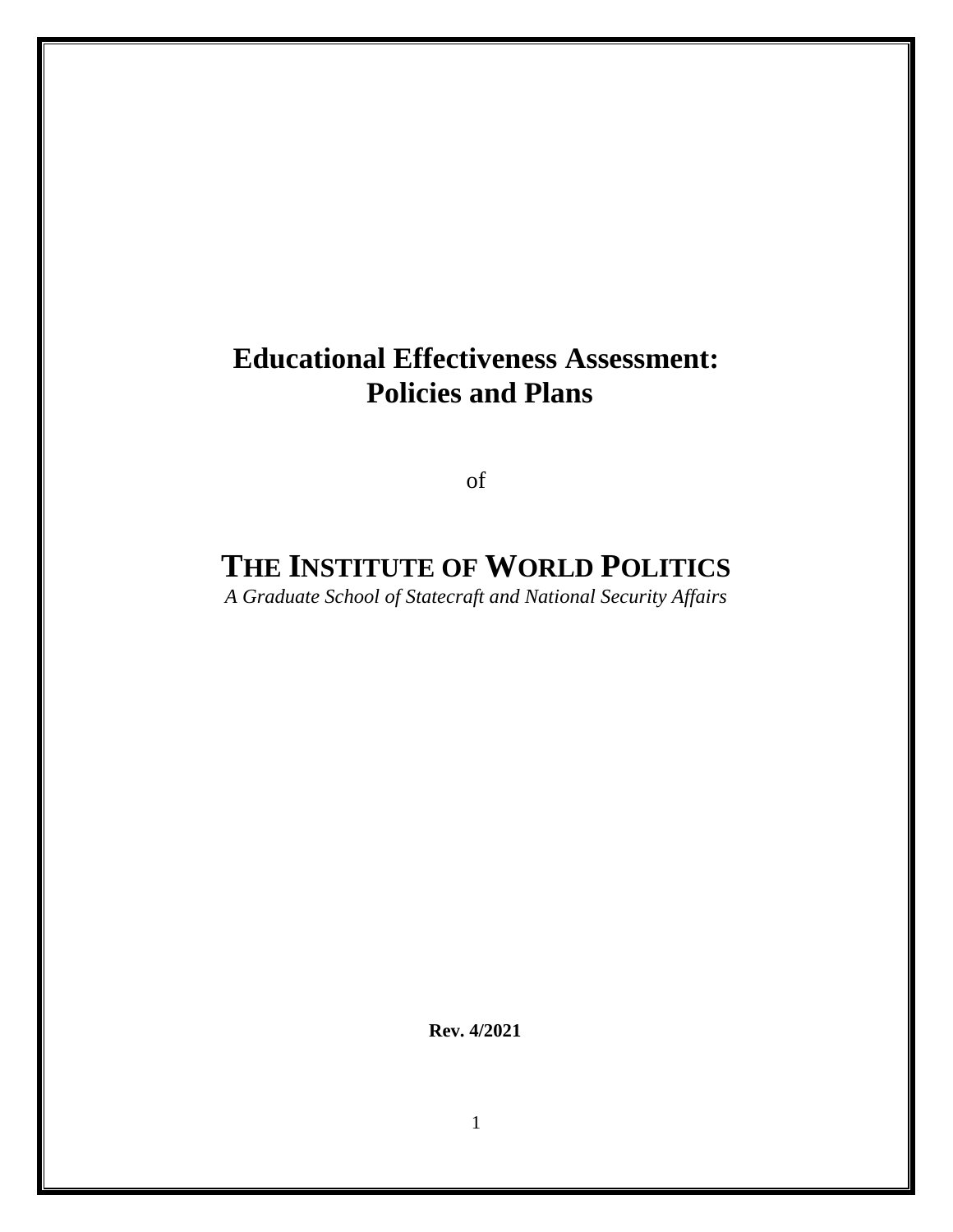| <b>Introduction</b><br>4                                           |    |  |
|--------------------------------------------------------------------|----|--|
| <b>Methods for Measuring Student and Institutional Performance</b> |    |  |
| <b>I. Evaluating Student Performance</b>                           | 6  |  |
| A. Course Level                                                    | 6  |  |
| <b>Assessment Measures</b>                                         |    |  |
| <b>Course Assessments</b>                                          | 6  |  |
| <b>Grading Rigor</b>                                               | 6  |  |
| B. Program Level                                                   | 7  |  |
| <b>Assessment Measures</b>                                         |    |  |
| <b>Comprehensive Examinations</b>                                  | 7  |  |
| <b>Honors Theses</b>                                               | 8  |  |
| C. Institutional Level                                             | 8  |  |
| <b>Assessment Measures</b>                                         |    |  |
| <b>Capstone Course</b>                                             | 8  |  |
| <b>II. Evaluating Institutional Performance</b>                    | 9  |  |
| A. Course Level                                                    | 9  |  |
| <b>Assessment Measures</b>                                         |    |  |
| <b>Student Course Evaluations</b>                                  | 9  |  |
| Faculty Self-Evaluations & Interviews with the Dean                | 9  |  |
| B. Program Level                                                   | 10 |  |
| <b>Assessment Measures</b>                                         |    |  |
| Trending Topics at Competing Schools                               | 10 |  |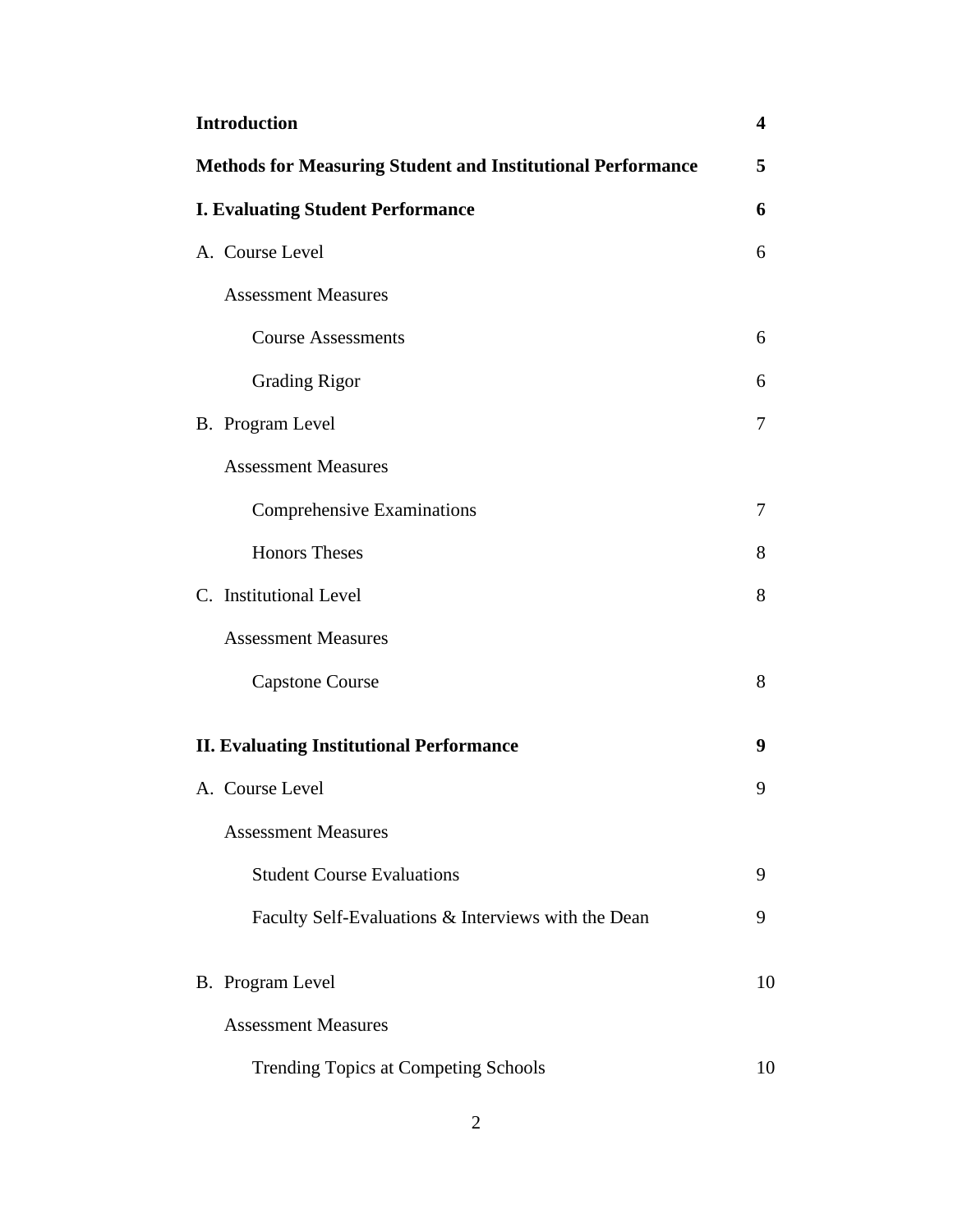| C. Institutional Level     |  |
|----------------------------|--|
| <b>Assessment Measures</b> |  |

| Job placement and advancement            |    |
|------------------------------------------|----|
| Alumni relations                         |    |
| <b>Student Learning Support Services</b> | 13 |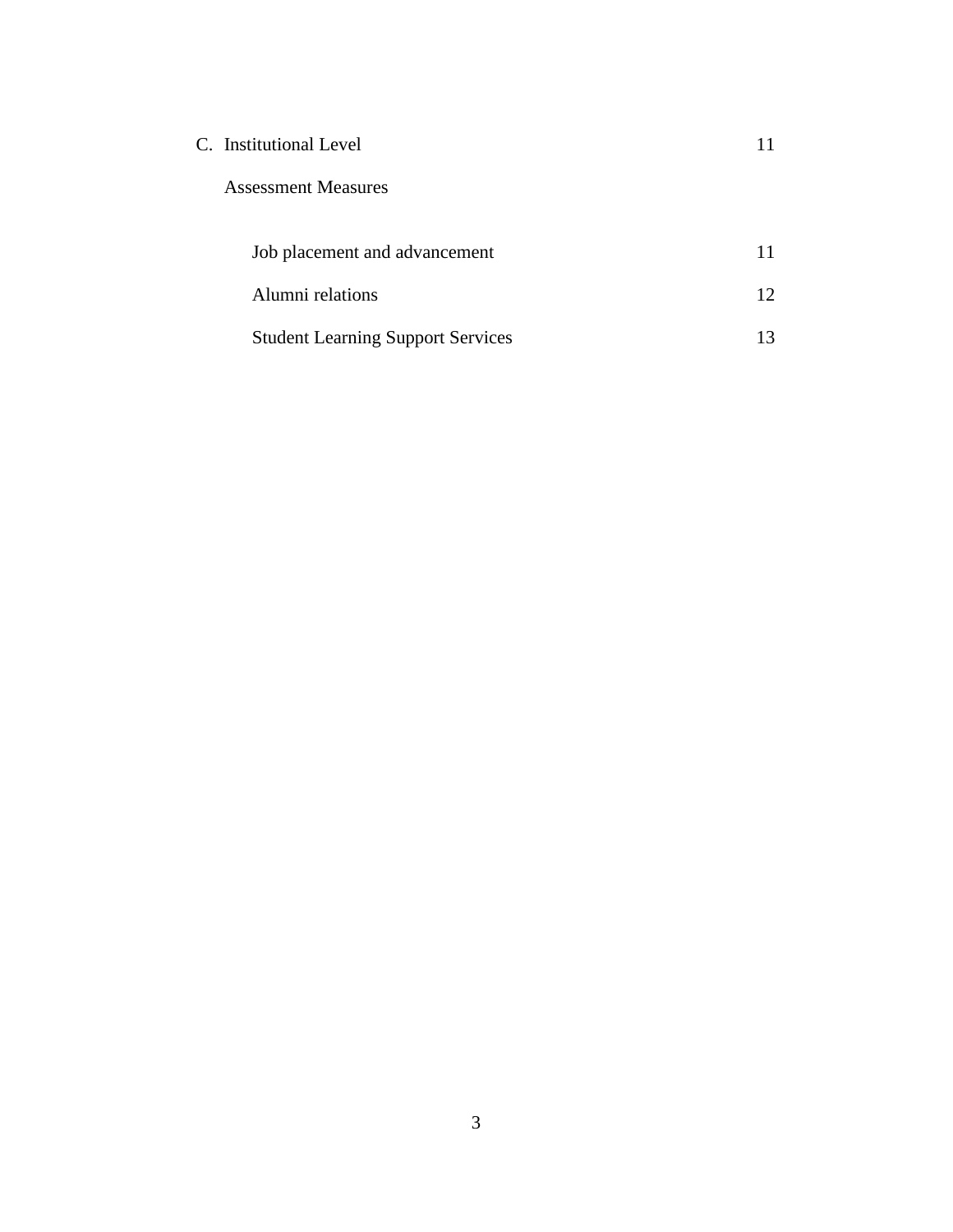# **Introduction**

The Dean of Academics and his Academic team at The Institute of World Politics (IWP) produce an annual report on educational outcomes, in conjunction with the annual meeting of the Institute's Assessment Committee (comprising the President, the Dean of Academics, the Vice President of Student Affairs, the Academic Director, the Assistant for Academic Affairs, at least one Full-Time Faculty member, and one Adjunct Faculty member). Our goal is to ensure the effectiveness of the education the Institute provides to its students (both in-person and online) by assessing our institutional performance, as well as our students' performance, at the course level, program level, and institutional level. We use various measures, both direct and indirect, for evaluation.

As part of this assessment, we ask the faculty for their feedback on all the indicators of our assessment plan. We also share with them a summary of results from our oral comprehensive examination evaluations. The faculty also take part in a more extensive review of our courses and overall programs throughout our three-year curriculum review process directed by the Dean of Academics. Meanwhile, our faculty regularly conduct assessment throughout the semester and make adjustments to their syllabi as needed based on their individual students' feedback and performance.

The results of this assessment report are then scrutinized to determine if IWP should consider any changes in order to maintain and improve the educational achievements of IWP students. This, in turn, informs any adjustments that need to be made to our strategic operations, resources, and budget. An assessment summary is submitted to the Executive Vice President and Board of Trustees for review. As part of an ongoing cycle, relevant assessment findings also contribute to the next curriculum review.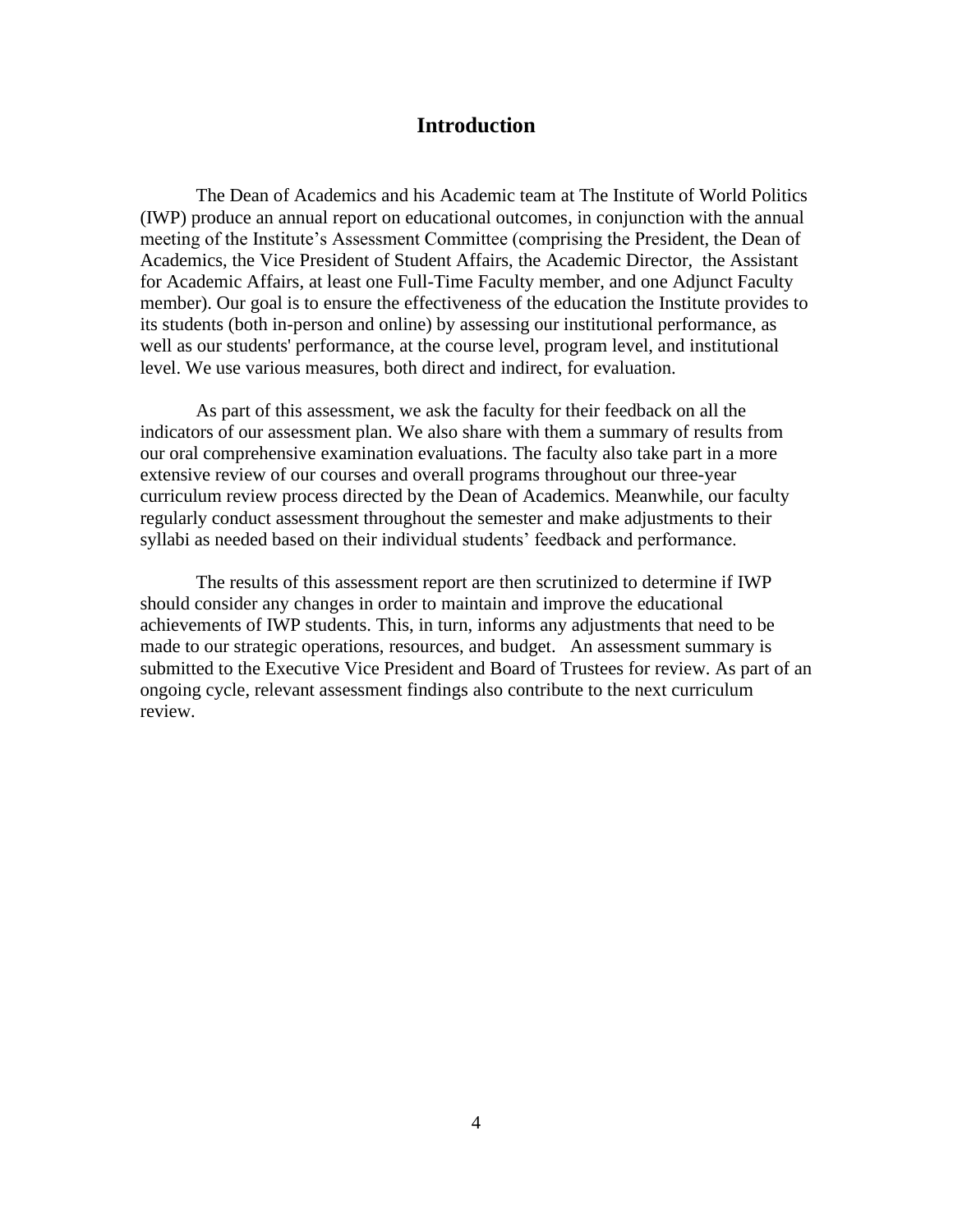Listed below are the various measures of student achievement that are in alignment with our learning outcomes at the course, program, and institutional levels. Comparisons between in-person students and online students will be made, when appropriate, for every measure. We also incorporate survey results and benchmarks for student success throughout each report.

| <b>Evaluation Categories</b> | <b>Student Performance</b>                                                                                                                            | <b>Institutional Performance</b>                                                                        |
|------------------------------|-------------------------------------------------------------------------------------------------------------------------------------------------------|---------------------------------------------------------------------------------------------------------|
| <b>Course Level</b>          | *Course assessments of<br><b>Student Learning Outcome</b><br>(SLO) achievement<br><i><b>*Grading Rigor</b></i>                                        | *Student course<br>evaluations<br>*Faculty Self-Evaluations<br>& Evaluation Interviews<br>with the Dean |
| <b>Program Level</b>         | *MA and Doctoral<br>Comprehensive<br>examinations based on<br>rubrics and in alignment<br>with Program Learning<br><b>Outcomes</b><br>* Honors Theses | * Trending Topics for New<br>Programs and Centers at<br><b>Competing Schools</b>                        |
| <b>Institutional Level</b>   | * Rubric-based grades for<br>MA Capstone Course in<br>alignment with Institutional<br><b>Learning Outcomes</b>                                        | *Job placement and<br>advancement<br>*Alumni relations<br>*Student Learning Support<br><b>Services</b>  |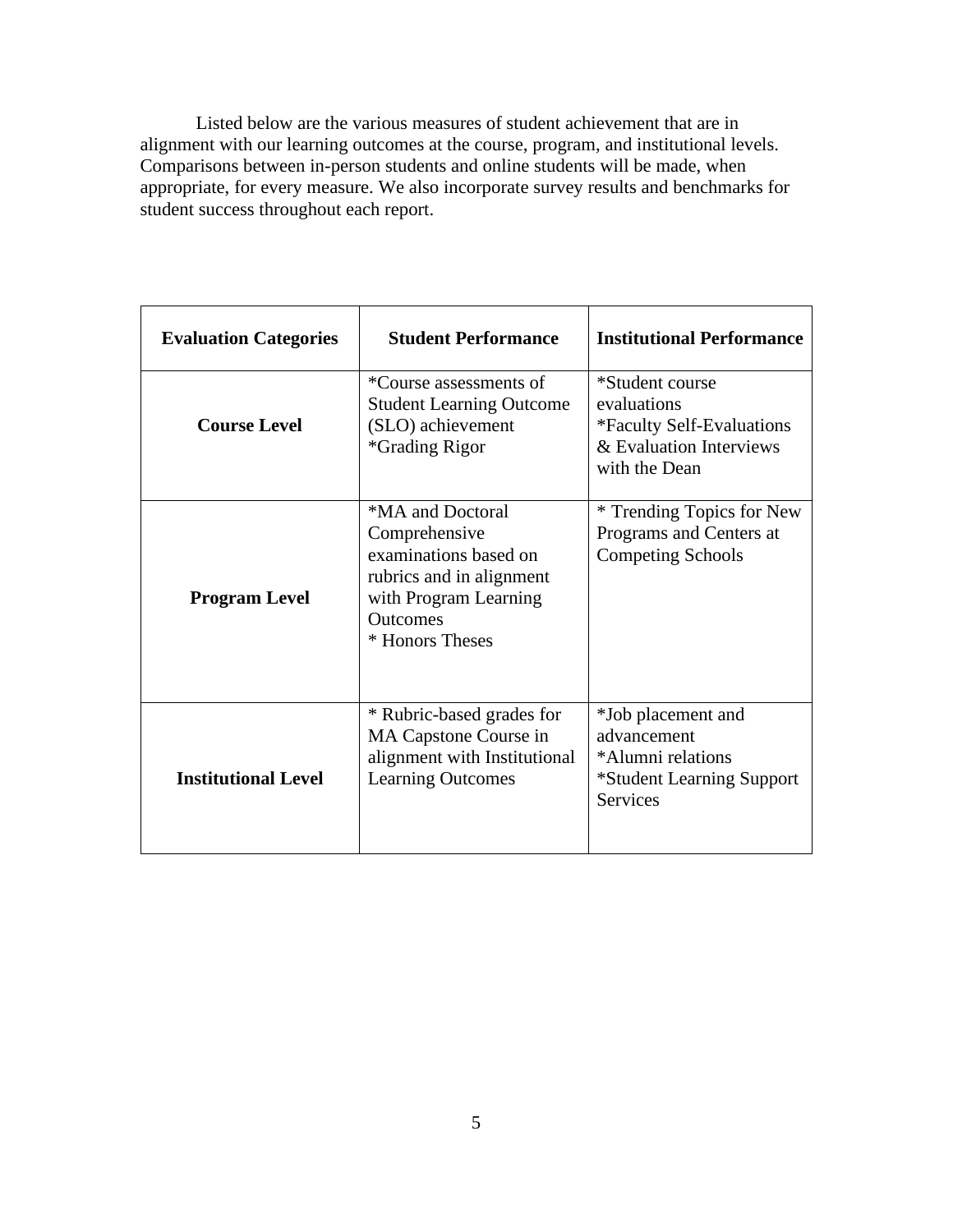# **I. EVALUATING STUDENT PERFORMANCE**

# **A. COURSE LEVEL**

### **Assessment Measures**

# **1. Course Assessments of SLO Achievement**

Course assessments, conducted by the faculty at the end of every semester, serve as a direct measure of student achievement at the Institute of World Politics (IWP). Every course has Student Learning Outcomes (SLOs) aligned with relevant Program Learning Outcomes (PLOs) that connect to specific assignments, exams/quizzes, research papers/projects, and/or oral reports and are graded based on rubrics shared in advance with students. While feedback and opportunities for improvement occur as part of an ongoing assessment throughout the semester, benchmarks are set in each course by professors to evaluate their students' achievement and ensure outcomes are being met. These assessments provide an opportunity for professors to utilize results and look reflectively at their methods and approach for successful student learning.

#### **2. Grading Rigor**

Course grades, based on rubrics and in alignment with learning outcomes, serve as *objective* indicators in student performance outcomes or competencies. Course grades are early indicators of what might be expected from future student performance. In this respect, course grades demonstrate:

- a) capacity to absorb material and analyze it;
- b) capacity of students to think and express themselves;
- c) capacity of students to move beyond elementary aspects of the field of study to higher levels; and
- d) capacity of students to study *independently*—to learn beyond the range of particular syllabi or instructional guides.

While course grades serve as a primary measure of student performance, there are inherent problems involved in the grading process. *Grade inflation* is a phenomenon that has afflicted higher education for some time. We understand the national dimensions of this problem, its history, and the importance it currently has in the American academy.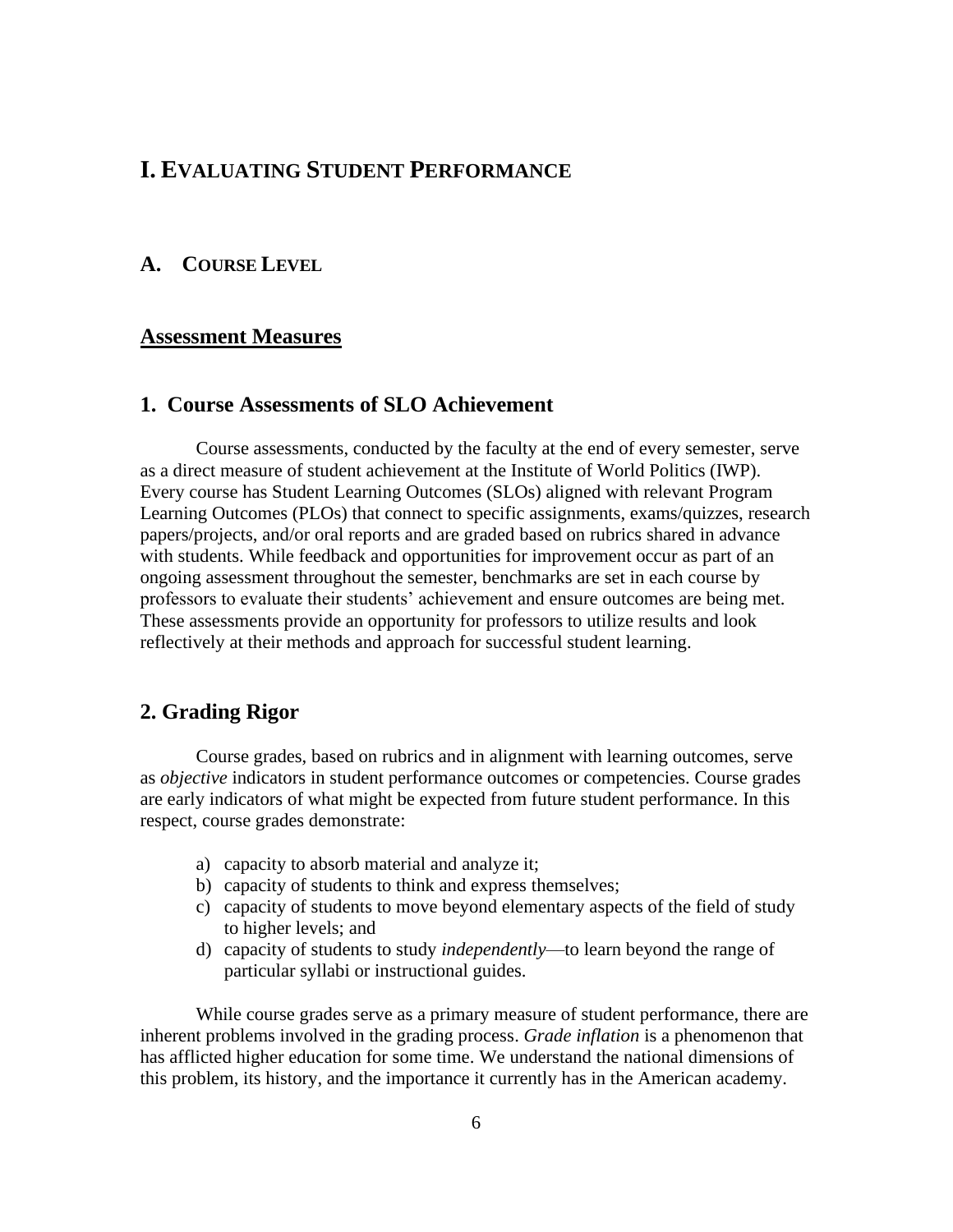Over the years, IWP faculty and staff have discussed this problem in regular meetings and have established certain policies to ensure academic rigor, in an effort to reduce or eliminate any grade inflation:

- a) In individual courses, professors are required (with some exceptions) to administer "in-class" examinations, especially final exams, with a view toward promoting student capacity for quick recollection, application, and analysis of knowledge, i.e., to "think on one's feet." This is in contrast to takehome exams which often offer students the opportunity to conceal inadequacies in writing ability and knowledge. This approach is designed to reduce grade inflation.
- b) In the case of Incomplete grades, all required work must be completed no later than six months following the end of the current semester (the shorter summer session is not considered a full semester) if the student is to receive full credit. After six months, the "I" grade becomes a failing grade (this grade may be changed to a passing grade after the student completes the required work).
- c) Ongoing communication by the academic leadership with the faculty makes clear the Institute's desire for academic rigor. The faculty are assured they are supported in their grading decisions and if any students have an issue with their grades, there is an appeal process. Furthermore, faculty are encouraged to avoid grade inflation out of guilt if any students are underperforming; it is up to those students if they continue to fail courses or if they decide to get help, such as through our remedial writing course.

The Institute monitors and assesses Incomplete grades, along with failing grades and withdrawals. As needed, findings from these results contribute to changes in policies and procedures.

All of these findings can play a role in faculty evaluations as well. The Dean of Academics works with both faculty and students in ongoing assessment throughout the year to address any obstacles for student achievement.

## **B. PROGRAM LEVEL**

### **Assessment Measures**

# **1. Comprehensive Examinations**

When connected to Program Learning Outcomes (PLOs), comprehensive examinations are the terminal performance measurements for students at the program level. With the use of rubrics, a minimum of two faculty panelists objectively assess student achievement of: PLOs; both *oral* and *writing* communication skills; information literacy resulting in substantive knowledge; and critical thinking that includes the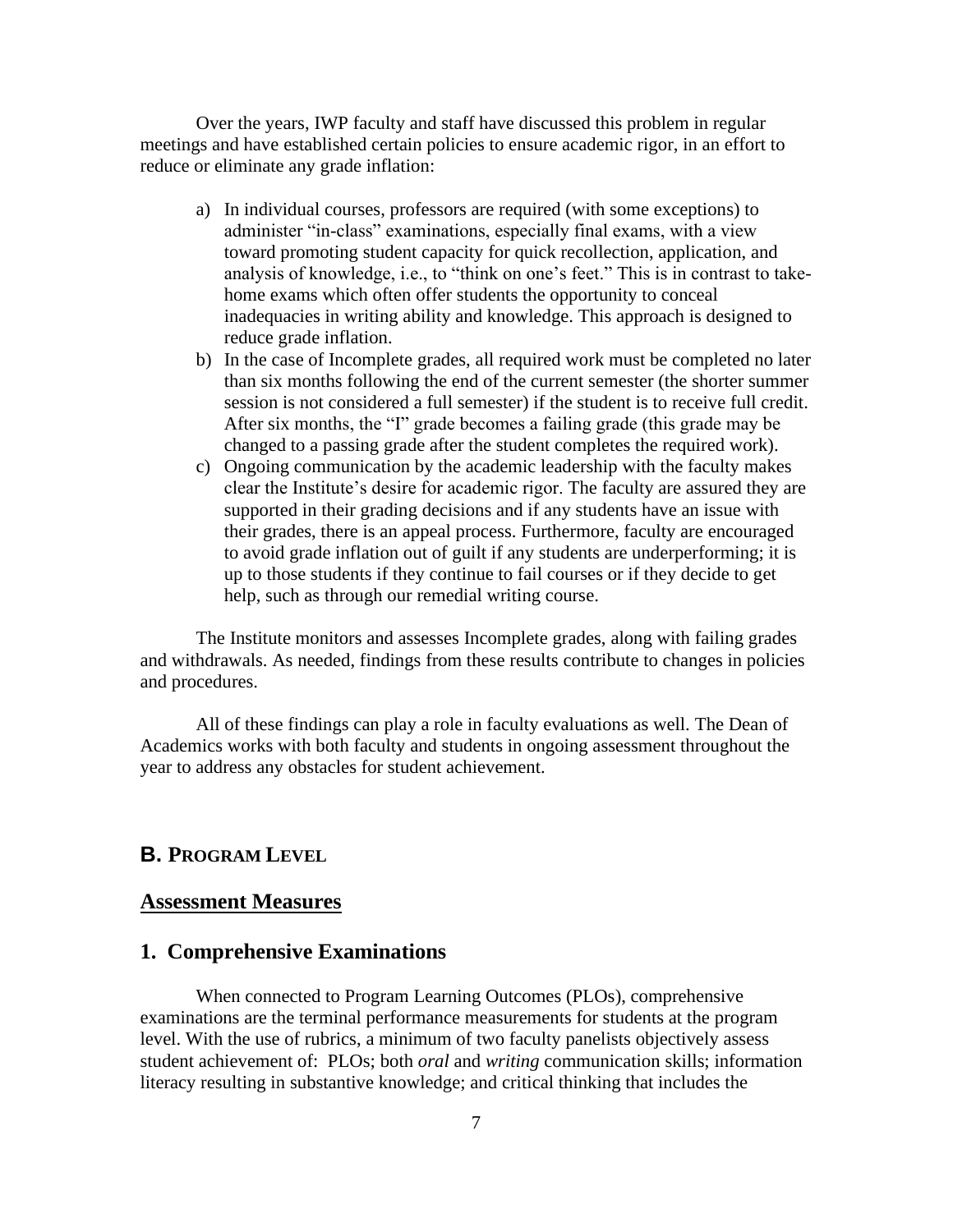capacity to engage in impromptu analysis and respond to probing questions. The comprehensive exams also test knowledge of *factual* content of their fields of study. The academic leadership has developed a basic list of events, concepts, and geo-strategic terms as part of the inventory that all graduates should master in order to operate successfully as practitioners in the national security arena.

By definition and purpose, comprehensives complement course grades as indicators of the learning process and as assessments of non-academic performance and development (such as character). Both the content and results of comprehensive exams are assessed to determine the level of student success in each of our programs. This analysis has the following components:

- a) Faculty review a summary of the rubric-based scores and feedback for each PLO component to look for strengths and weaknesses. If any gaps in knowledge or competencies are found, they will review relevant courses/assignments connected to each PLO (per the curriculum map) to determine what adjustments can be made to improve student achievement for that component.
- b) The Exit survey our graduates take asks if the comprehensive exams were a true test of their knowledge and related sufficiently to issues that comported with the student's expectations.

# **2. Honors Theses**

An Honors Thesis course option is available to select students, with sufficiently high-grade point averages (at least a 3.80 GPA), who are interested in pursuing a specialized area of study. It is normally taken in a student's final semester and a faculty member is selected by the student to supervise the thesis. The Academic Dean appoints a faculty review board to evaluate the thesis based on rubrics. Findings from these evaluations will further contribute to our assessment of student achievement in our programs.

## **C. INSTITUTIONAL LEVEL**

#### **Assessment Measures**

# **1. Capstone Course**

As of Spring 2021, all Master's degree students will take our Capstone Course in their final year of study, which allows for the opportunity to integrate what they have learned and apply it strategically. This Capstone is graded based on rubrics and in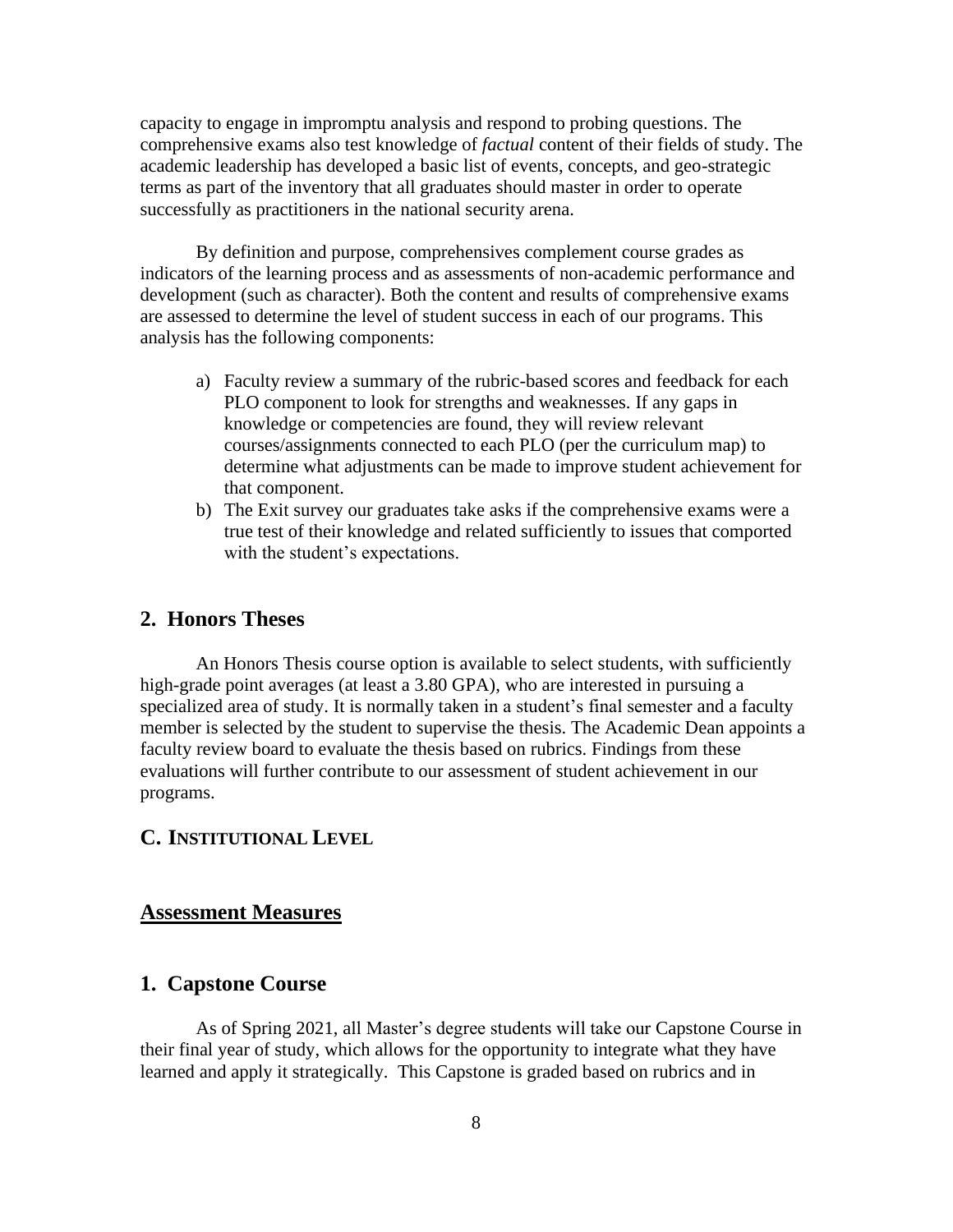alignment with our learning outcomes, which serve as a direct measure of our students' achievements.

# **II. EVALUATING INSTITUTIONAL PERFORMANCE**

# **A. COURSE LEVEL**

#### **Assessment Measures**

# **1. Student Course Evaluations**

At the conclusion of each semester, students anonymously complete an online course evaluation form of both their course and their professor. The evaluations are administered and collected by a third-party proxy, not by the professor. The detailed form encourages students to rate honestly and critically the quality of both the instructor and the material used in the course, as well as the usefulness of any guest lecturers. Finally, students are asked to suggest ways to improve the course and are given the opportunity to provide additional comments about either the course or the professor. The Vice President for Student Affairs shares a summary of these results with the professor and also provides these results to the academic leadership for assessment. These forms provide our professors with an evaluation directly from their students that they would not otherwise receive.

These evaluations assist the Academic Affairs department as well in conducting assessment at the course level. They also allow us to track the progress being made in addressing previous suggestions and complaints made by former students in the same course. Data are collected quantitatively through a ratings scale and by gathering written material in the "Comments" section of the forms.

Suggestions for course improvement made by students continue to yield substantial results. These findings are also used by the Dean of Academics in his evaluation interviews with the faculty.

### **2. Faculty Self-Evaluations & Evaluation Interviews with the Dean**

Each professor completes a Self-Evaluation Form that asks for his or her selfperception on a number of criteria including: an appraisal of the student-completed course/instructor evaluation forms that indicates what improvements, if any, will be made based on these evaluations; course organization; classroom management; development of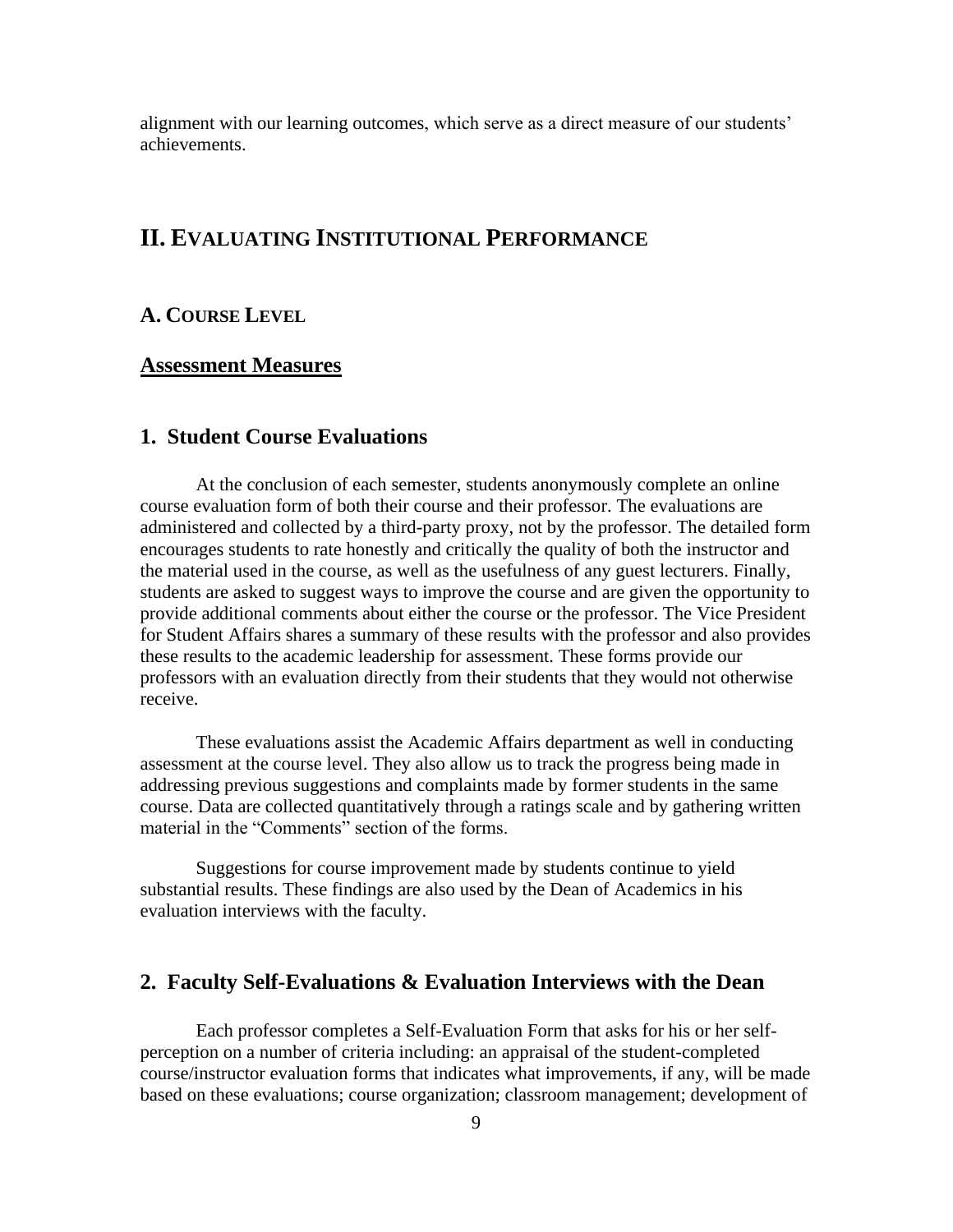course materials; fairness and consistency in grading; the possibility of grade inflation; communication with students, including your availability to them; effectiveness of teaching; and familiarity with new research and literature.

The Dean of Academics then reviews and analyzes the faculty self-evaluations and student course evaluations, which is followed by an interview with each faculty member. Based on this information, prior-year evaluations, course assessments, and his or her own perceptions, the Dean will summarize the related information and make a recommendation to the Institute's President concerning the professor's reappointment or termination. In the case of Full-Time faculty, the Dean may also recommend changes to salary level; Adjunct salaries are typically preset based on seniority. The quality and effectiveness of the professor's teaching are the two primary criteria for reappointment. Upon review of the recommendation by the President, the Dean of Academics will meet individually with Full-Time faculty members to discuss the evaluation and salary review, identify any development needs, and set new goals or objectives for the coming year. The Dean may also meet with Adjunct faculty members as needed.

A summary of key findings is conveyed and assessed as part of this report to ensure our faculty are meeting student needs at the course level. It is used to determine if any significant adjustments are needed.

## **B. PROGRAM LEVEL**

### **Assessment Measures**

# **Trending Topics for New Programs and Centers at Competing Schools**

In previous assessments, detailed matrices for a cost-value analysis and curriculum comparison of our competitors were completed and evaluated for this report. In 2019, we decided to make a few changes in order to make the comparison more useful and efficient. First, we have narrowed down the previous, lengthy list of competing programs to our top four competitors and their relevant programs. In the case of cost value analysis, IWP has grown to the extent that more relevant departments, such as recruitment and communications, are now tracking these trends, so we no longer need to track this data in our educational assessment. We also decided to narrow down the scope of our curriculum comparison in order to collect more useful and relevant data. Thus, we will focus on trending topics for new programs and centers, rather than on curricular requirements since these change infrequently. In this manner, the Institute is able to assess the quality and uniqueness of its course and program offerings, as well as determine if any programs or centers should be added or removed. These findings are then incorporated into our curriculum review process.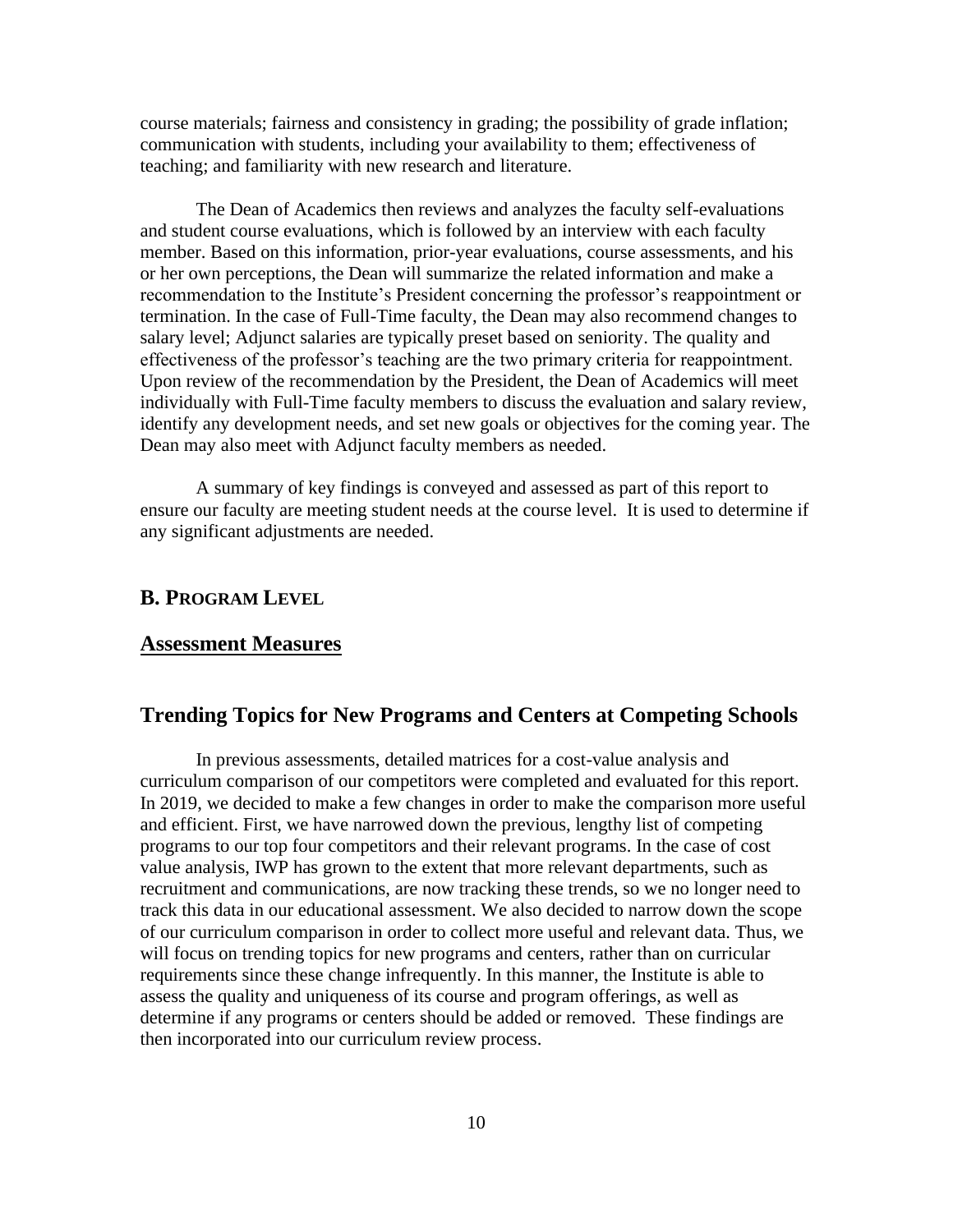The Institute continues to assess our students' real and perceived educational needs in order to adjust its offerings to achieve the educational outcomes both it and its students desire. The Recruitment office tracks these 'demand signals' that have led potential students away from IWP to one of our competitors. These findings are incorporated into our curriculum review process as well.

# **C.INSTITUTIONAL LEVEL**

# **Assessment Measures**

## **1. Job placement and advancement**

When students apply for admission, they are asked to write a personal career goals statement in light of IWP standards and objectives. Evaluation of this statement by the Admissions Committee is part of assessment that occurs in the admissions process. If there are any notable trends in career goals or academic interests the Admissions Committee will pass on that information to the Dean of Academics for consideration. These statements aid IWP faculty and staff in understanding what our students expect of us.

At the Institute, we offer a full range of unique career services to ensure our students' success. IWP's Office of Career Services gathers quantitative and qualitative data to assess educational outcomes as they pertain to student career paths, hiring of our students and alumni, and employer satisfaction. It then utilizes the following methods to gather data and track our students and alumni professionally: (1) periodic surveys, (2) email communication, and (3) direct communication with students and alumni through consultations, emails, phone calls and text messages, 4) promoting the use of our website, which allows students to update personal and professional information on-line.

Our alumni put their education into practice in their workplaces, and their successes at work are often largely due to their IWP education. We track our IWP alumni who serve in strategically crucial positions throughout the national security and international affairs communities. IWP regularly collects success stories and testimonials from our students and alumni, as they are constantly being recognized for their achievements in the workplace. Alumni also furnish feedback to the assessment process via annual surveys which relate their professional success to their educational preparation at the Institute.

We utilize Career Services' tangible results (number of students assisted and the impact of that assistance) along with its qualitative data, such as job promotions and the difference that an IWP education has made to improving the students' professional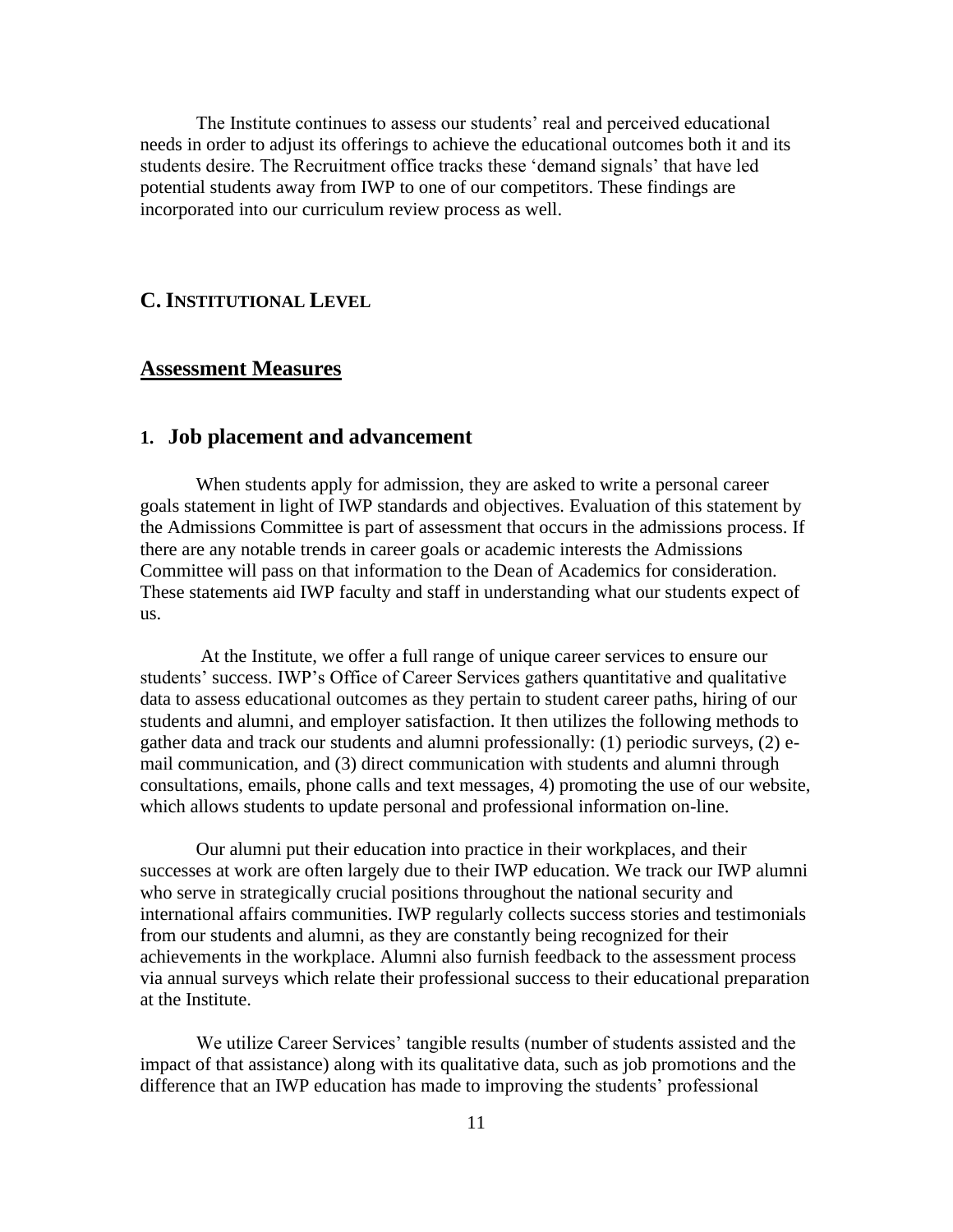capabilities. A key data point is our students' job placement rate for attainment of careers relevant to their IWP education within one year of graduation. Beginning in 2020, we will review and compare the previous three years of job placement rates to confirm that we are continuing to succeed in this achievement.

### **2. Alumni Relations**

Our alumni embody the ultimate outcomes of the IWP education – and they truly fulfill the IWP mission, which is to develop leaders with a sound understanding of international realities and the ethical conduct of statecraft, based on knowledge and appreciation of the founding principles of the American political economy and the Western moral tradition. All new graduates of the Institute are encouraged to become members of the Alumni Association, which was first launched during the 2005-06 academic year. IWP makes a consistent effort to keep our alumni employment data up to date by reaching out individually to alumni and by checking their online resumes and biographies. We also have available on our website a form where alumni can update their contact and employment data. This, in turn, enables the Institute to know where our education is being used – and our level of success in student achievement (see Job Placement rates above).

We encourage graduates to fill out the annual Student Survey as well, which includes the MA Exit Survey so that they can provide specific thoughts on their IWP education and its usefulness at the end of their educational experience. The survey asks students if they achieved our Institutional Learning Outcomes (ILOs) and yields both quantitative (a ranking system) and qualitative (short answers) results. These results are assessed and may lead to suggestions for improvement in a given program, course, or service.

Many of our alumni appreciate their IWP education so much that they remain involved with the school by volunteering in a variety of ways, including welcoming students at orientation, mentoring students through our speed mentoring sessions, speaking with prospective students at open houses, congratulating students who have been admitted to IWP programs, speaking as a part of IWP's extra-curricular guest lecture program, and in many other ways. Tracking our alumni enables us to create targeted programs whereby our alumni mentor our students via our Alumni Networking Partner Program. Students who are seeking career advice or professional contacts in a particular organization or field can opt into the program and be connected with an alumnus/a networking partner.

Because we regularly stay in touch with our alumni, they find it easy to provide informal feedback on IWP's programs after they enter the working world. For instance, alumni have noted in the past that simulations will help students gain some 'real world' skills that they need in the national security/intelligence community, and alumni have even organized simulations for our students. Such insights help provide feedback about where the IWP education and the overall IWP experience can improve student learning.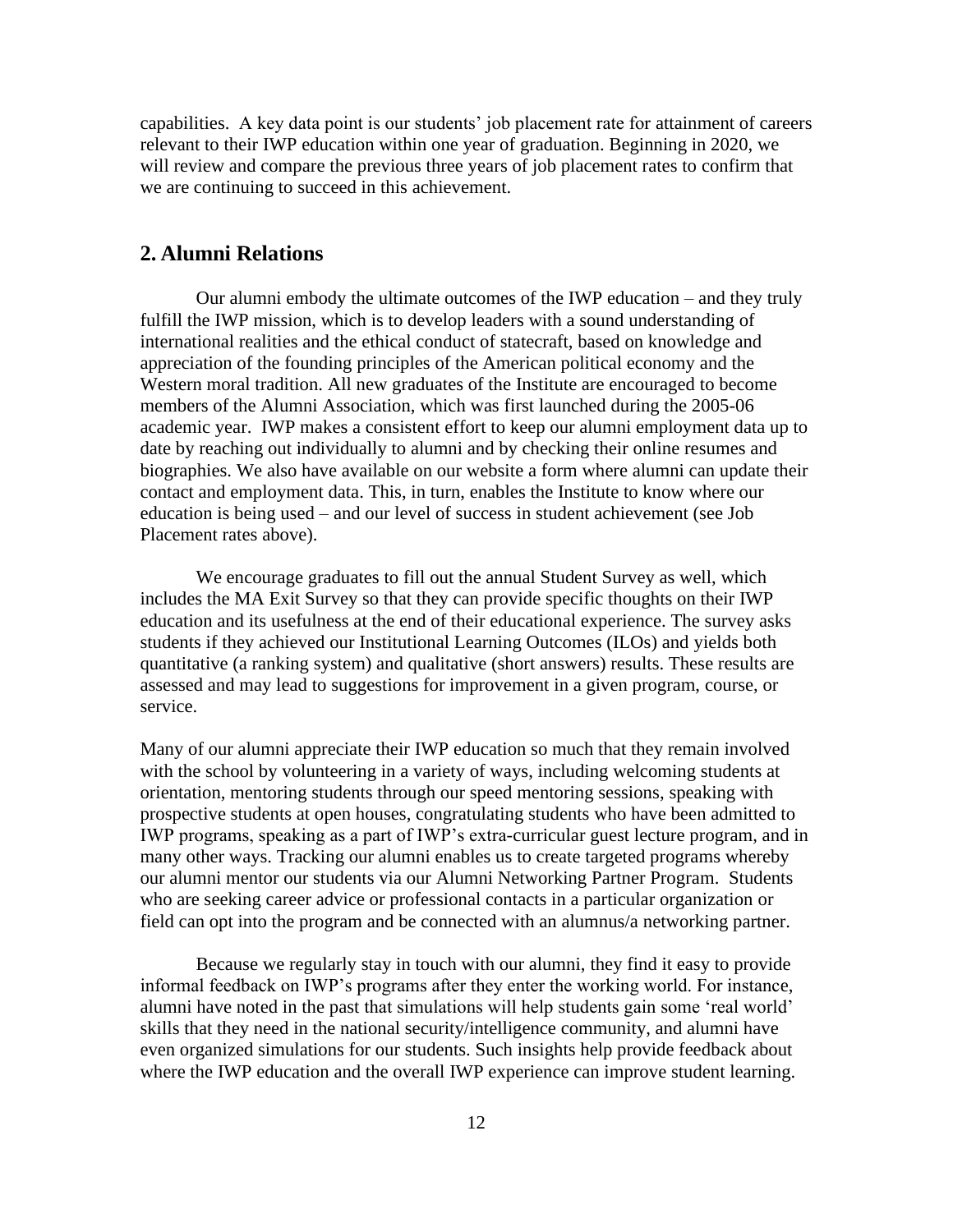# **3. Student Learning Support Services**

In addition to the administrative side's student support services, the Institute provides a variety of support in the academic realm to help our students achieve learning outcomes at all levels:

- a) Remedial Writing Course & Library Support: IWP 643 Introduction to Graduate Writing is a seminar intended to introduce students to the art of research and writing. Its objective is to familiarize students with information: its acquisition, analysis, and communication. This course will be reviewed as part of our course assessment and evaluations. All incoming MA students must take the writing diagnostic exam. Students may be required to take the seminar if the results of their writing diagnostic exam are unsatisfactory. Meanwhile, the library offers scheduled orientation sessions each semester to ensure students are familiar with all the resources we have to offer. Individual or small-group research instruction is also available at any time throughout the semester. Further training on all aspects of information literacy skills – from using our print collections, to making best use of our electronic resources, to using the internet – is available throughout the year as well.
- b) Retention & Advising: Our students consult with our Academic Advising and Success Specialist (AASS) for advice on core curriculum and other courses needed for their programs. Prior to registering for a given semester's coursework, students can contact the AASS or the Vice President for Student Affairs to ensure the proper selection and sequencing of courses. Students are also encouraged to utilize the Degree Audit function in Empower. Additionally, students can seek academic and professional advice from faculty members and alumni. Furthermore, the Registrar and Dean of Academics have begun reaching out to students who receive Incomplete grades to ensure they understand our Incomplete policy and to determine if other steps are needed. Meanwhile, our doctoral students are assigned an advisor when they are first accepted and have this advisor throughout their studies.
- c) Extracurricular activities:
	- IWP Student Lecture Series: With the goal of providing IWP students with the opportunity to present their research to the greater IWP community and general public, this initiative seeks to provide an environment in which IWP students engage with and respond to one another's work, following which the floor is opened to discussion.
	- Crisis Simulations & War Gaming: IWP has hosted several crisis simulations for our students to support their student learning experience. We will track the number of students who participate and review postevent survey data.
	- IWP Events: IWP hosts lectures, conferences, and seminars on a plethora of topics. Such events provide opportunities for government officials, scholars, business executives, and journalists – both domestic and foreign